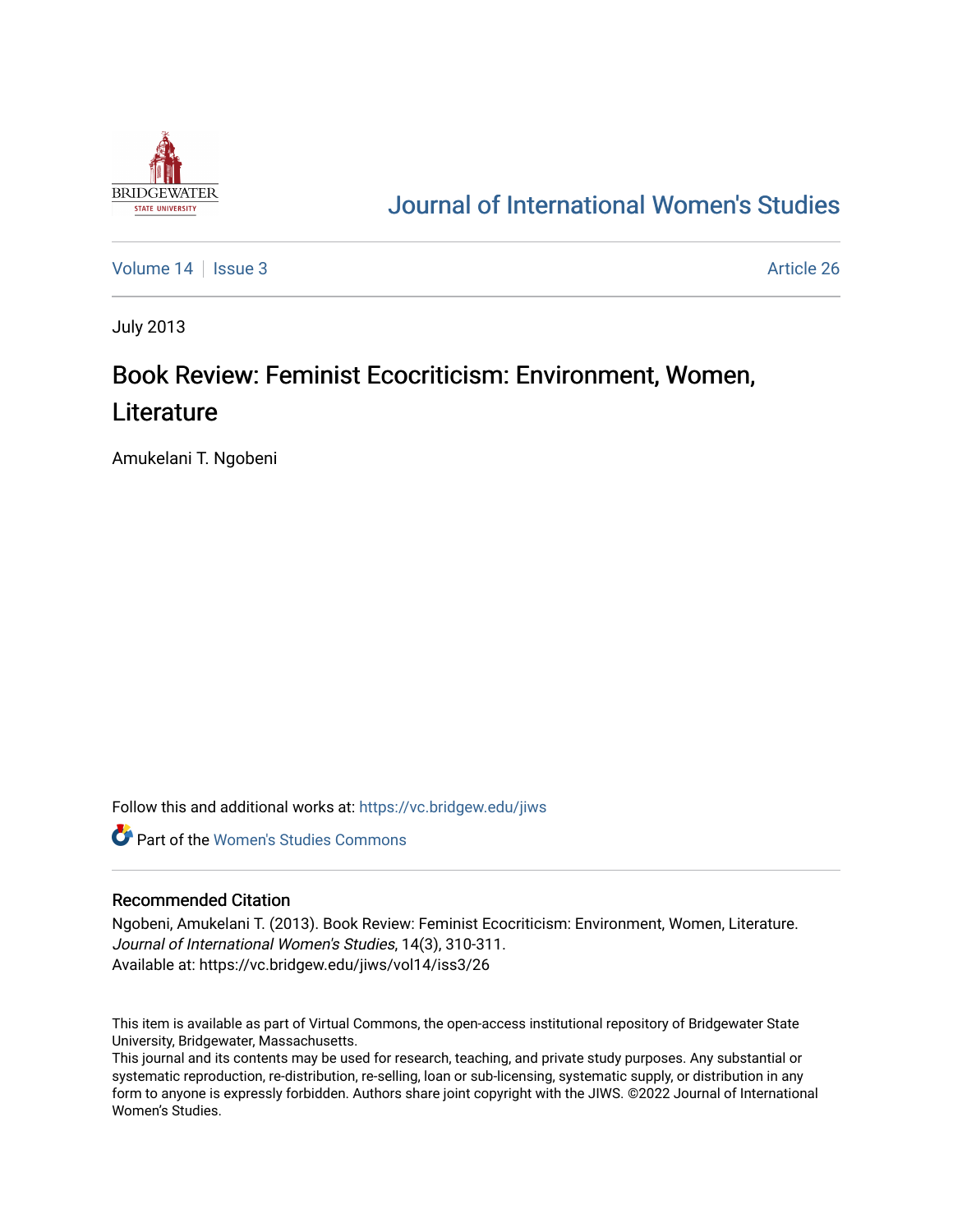#### Ngobeni: Book Review

This journal and its contents may be used for research, teaching and private study purposes. Any substantial or systematic reproduction, re-distribution, re-selling, loan or sub-licensing, systematic supply or distribution in any form to anyone is expressly forbidden. ©2013 Journal of International Women's Studies.

## **Feminist Ecocriticism: Environment, Women, Literature. 2012. Edited by Douglas A.Vakoch. New York: Lexington books.158 pages; Hardcover (\$46.40). ISBN 978-0-7391-7682-5**

## Reviewed by Amukelani T Ngobeni<sup>1</sup>

The book *Feminist Ecocriticism* is an edited volume by Douglas Vakoch about the different theories on feminism and environmentalism. These theories are tackled in every chapter identifying the weak and strong points as well as how these theories came into existence. The different contributors to the volume discuss their thoughts about feminism and environmentalism. The first chapter by Eric C. Otto draws from various books about ecofeminist theories of liberation. The chapter advocates for cultural ecofeminism, a term that describes women and societies that are influenced by the views of ecofeminism, those who fight against male domination and through their own personal as well as local experiences try to overcome oppression. Otto views ecofeminism as a transformational environmentalist movement, as well as a diverse body of critical thought. He (Otto) also discusses ecofeminism as an ecological spirituality while also criticising the role of anthropocentrism and also advocating for the freeing of politics that reject deep ecological principles. The cultural ecofeminism theory was widely criticized by the environmentalist of the late 1970s through the 1980s; who argued valuing the woman-nature connection was not an effective emancipatory strategy and that it failed to break the social, political and economic domination of woman.

In the second chapter Theda Wrede re-establishes the western, myth in order to test the construction views about the land, women as well as cultural minorities. Wrede views man as not as the only superior being on the planet and having the final say in whatever issue that has to do with culture as well as the environment. She (Wrede) emphasises that females and animals also have equal say and rights. Men's domination can change if they are willing to change their attitudes.

Richard M Magee, in chapter three, concentrates on the idea of reintegrating humans and nature. Magee's view on ecofeminism is that humans cannot survive without the environment. Humans and animals depend on each other for survival. Magee considers human emotions as a catalyst to human-beings being able to take care of the environment.

In chapter four, Marnie M Sullivan advocates for the environment and its inhabitants. According to Sullivan human beings must respect both plants and animals as they depend on them for survival. Sullivan urges the readers to respect those who share the world, both animals and human-beings. This chapter is similar to the third one in that all of the authors use a psychological approach as well as provocative literature to state their views. Sullivan also discusses about borders (border lives and border crossings). The author (Sullivan) perceives borders as linked to human social systems, whereas the border zone is where the sea meets land and where life emerged from the sea in the course of its leisurely evolution. She (Sullivan) seeks to identify the similarities between humans and their natural environment and in this chapter specifically the sea. Sullivan identifies various layers in the sea and relates them to how humans-

 $\overline{\phantom{a}}$ 

<sup>1</sup> Human Science Research Council